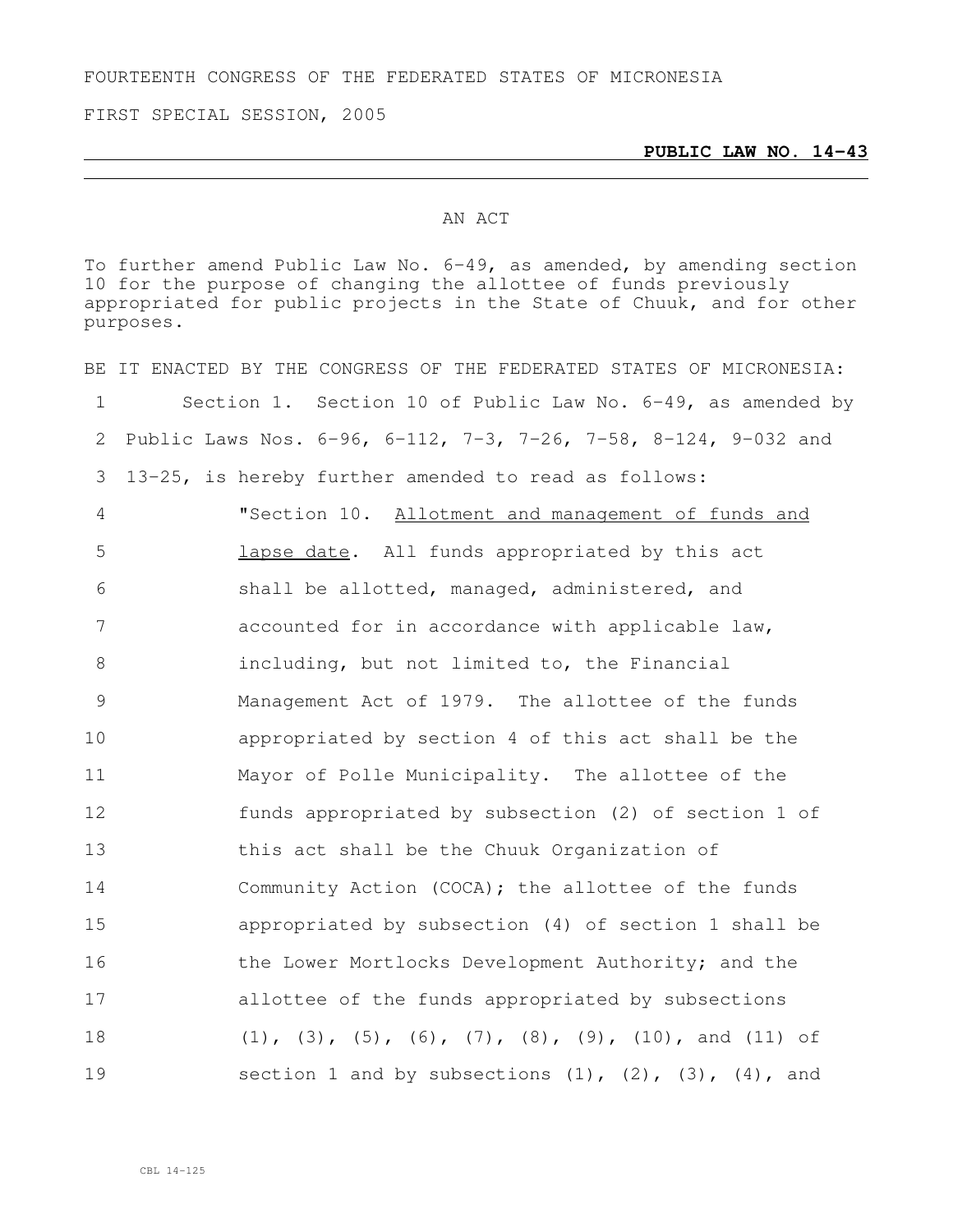CONGRESSIONAL BILL NO. 14-121

 (5) of section 2 shall be the Governor of Chuuk State; the allottee of subsection (6) of section 2 shall be the Northern Namoneas Development Authority. The allottee of the funds appropriated under subsection (12) of section 1 of this act shall be the Peace Corps Representative, Chuuk State. The allottees of the funds appropriated by sections 3, 5, 6, 7, 8, and 9 of this act shall be the local development authorities of the areas for which the projects are designated. The allottees shall be 11 responsible for ensuring that these funds, or so much thereof as may be necessary, are used solely 13 for the purposes specified in this act, and that no obligations are incurred in excess of the sum appropriated. The authority of the allottees to obligate funds appropriated by this act shall not lapse until expended."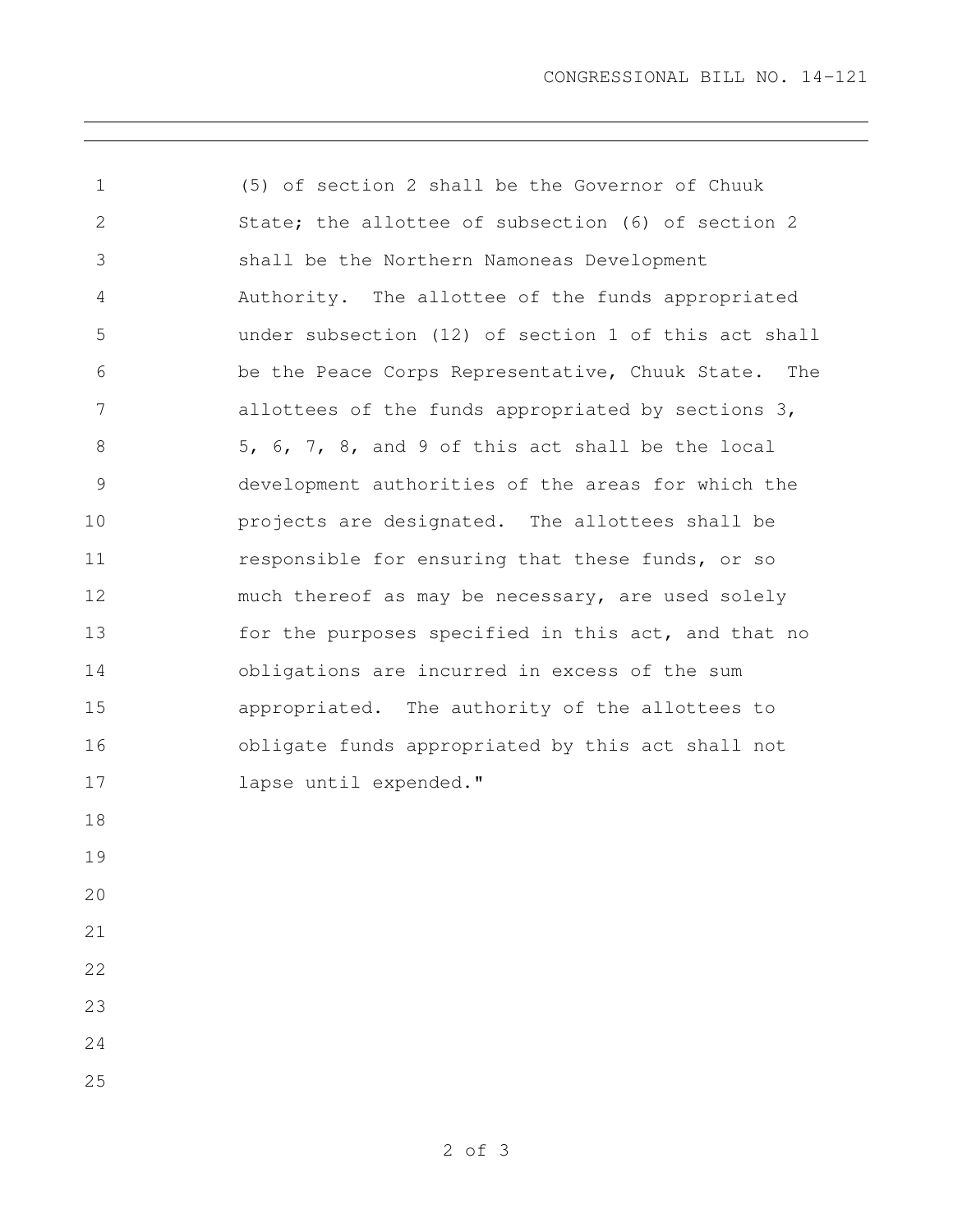| $\mathbf 1$     |                                     |                                                             |
|-----------------|-------------------------------------|-------------------------------------------------------------|
| 2               |                                     | Section 2. This act shall become law upon approval by the   |
| 3               |                                     | President of the Federated States of Micronesia or upon its |
| 4               | becoming law without such approval. |                                                             |
| 5               |                                     |                                                             |
| 6               |                                     |                                                             |
| $7\phantom{.0}$ |                                     |                                                             |
| $8\,$           |                                     |                                                             |
| $\mathcal{G}$   |                                     | $\sim$ , 2005<br>NOVEMBER 25                                |
| 10              |                                     |                                                             |
| 11              |                                     |                                                             |
| 12              |                                     |                                                             |
| 13              |                                     |                                                             |
| 14              |                                     | <u>/S/JOSEPH J. URUSEMAL</u><br>Joseph J. Urusemal          |
| 15              |                                     | President<br>Federated States of Micronesia                 |
| 16              |                                     |                                                             |
| 17              |                                     |                                                             |
| 18              |                                     |                                                             |
| 19              |                                     |                                                             |
| 20              |                                     |                                                             |
| 21              |                                     |                                                             |
| 22              |                                     |                                                             |
| 23              |                                     |                                                             |
| 24              |                                     |                                                             |
| 25              |                                     |                                                             |